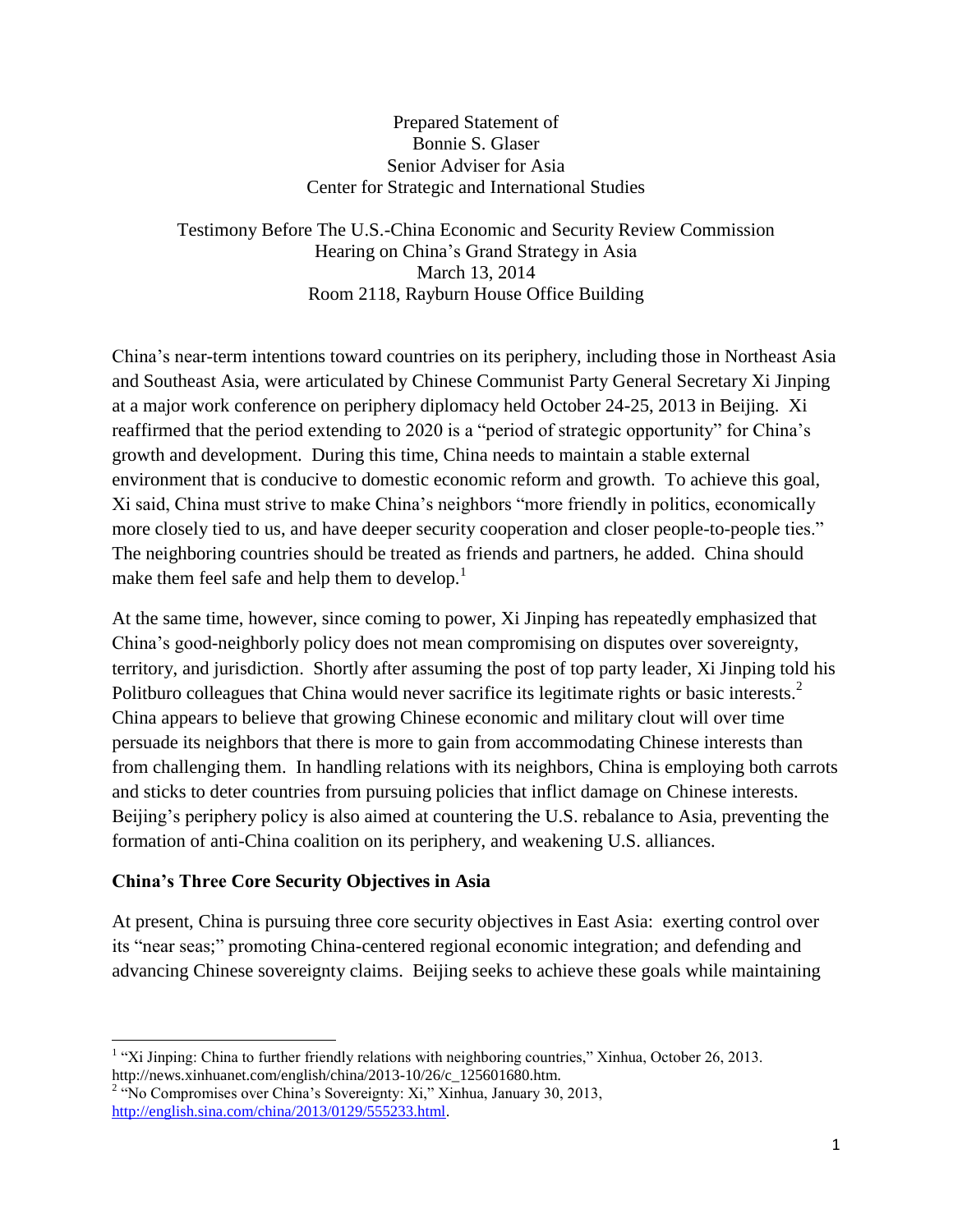good relations with the vast majority of its East Asian neighbors and avoiding confrontation with the United States.

### *Exerting Control over its Near Seas*

China's military modernization is focused on enhancing the PLA's capacity to conduct regional military operations, including what China refers to as counter intervention operations. This refers to a chain of capabilities and missions aimed at preventing foreign, especially U.S., military forces from intervening in a conflict in China's near seas, which include the East China Sea, South China Sea, and Yellow Sea. In support of this counter-intervention strategy, China has developed a range of anti-access/area-denial (A2AD) weapons including short- and mediumrange ballistic missiles, ground and air-launched cruise missiles, an anti-ship ballistic missile, advanced fighter aircraft with precision strike capabilities, air refueling capabilities, airborne early warning systems, and integrated air defense systems. Beijing's top priority is to deter or slow U.S. intervention in a Taiwan Strait contingency, but these capabilities could be employed in a variety of regional crises or conflict scenarios such as a Chinese seizure of the Senkaku/Diaoyu islands in which the U.S. attempts to provide assistance to Japan to re-take the islands.

### *Defending and Advancing Chinese Sovereignty Claims*

In both the East China Sea and South China Sea, Beijing is actively asserting its territorial and jurisdictional claims. In the dispute over the Senkaku/Diaoyu Islands with Japan, China took the first step to change the status quo in its favor in December 2008 when it dispatched law enforcement vessels into the 12 nm territorial waters around the islands for the first time. After the Japanese government purchased three of the five islands in September 2012, China seized the opportunity to begin conducting patrols in the contiguous and territorial waters on a nearly constant basis. Establishing routine presence is aimed at challenging Japan's administrative control over the islands and establishing Chinese jurisdiction. The announcement of an East China Sea Air Defense Identification Zone (ADIZ) on November 23, 2013 was intended to further increase pressure on Japan and compel Tokyo to officially acknowledge the existence of a territorial dispute between China and Japan. These actions take place against the backdrop of China's assessment that the rise of China and Japan's relative decline is leading to an inexorable power shift.

In the South China Sea, China appears to be engaged in "an incremental effort . . . to assert control over the land features and waters contained in the so-called 'nine-dash line."<sup>3</sup> In June 2012, China reneged on a verbal agreement with the Philippines to withdraw both nations' vessels from Scarborough Shoal and seized control over the Shoal, and then barred entry to

 $\overline{\phantom{a}}$ <sup>3</sup> Testimony of Daniel Russel, Assistant Secretary of State, Bureau of East Asian and Pacific Affairs, before the House Committee on Foreign Affairs, February 5, 2014,

http://docs.house.gov/meetings/FA/FA05/20140205/101715/HHRG-113-FA05-Wstate-RusselD-20140205.pdf.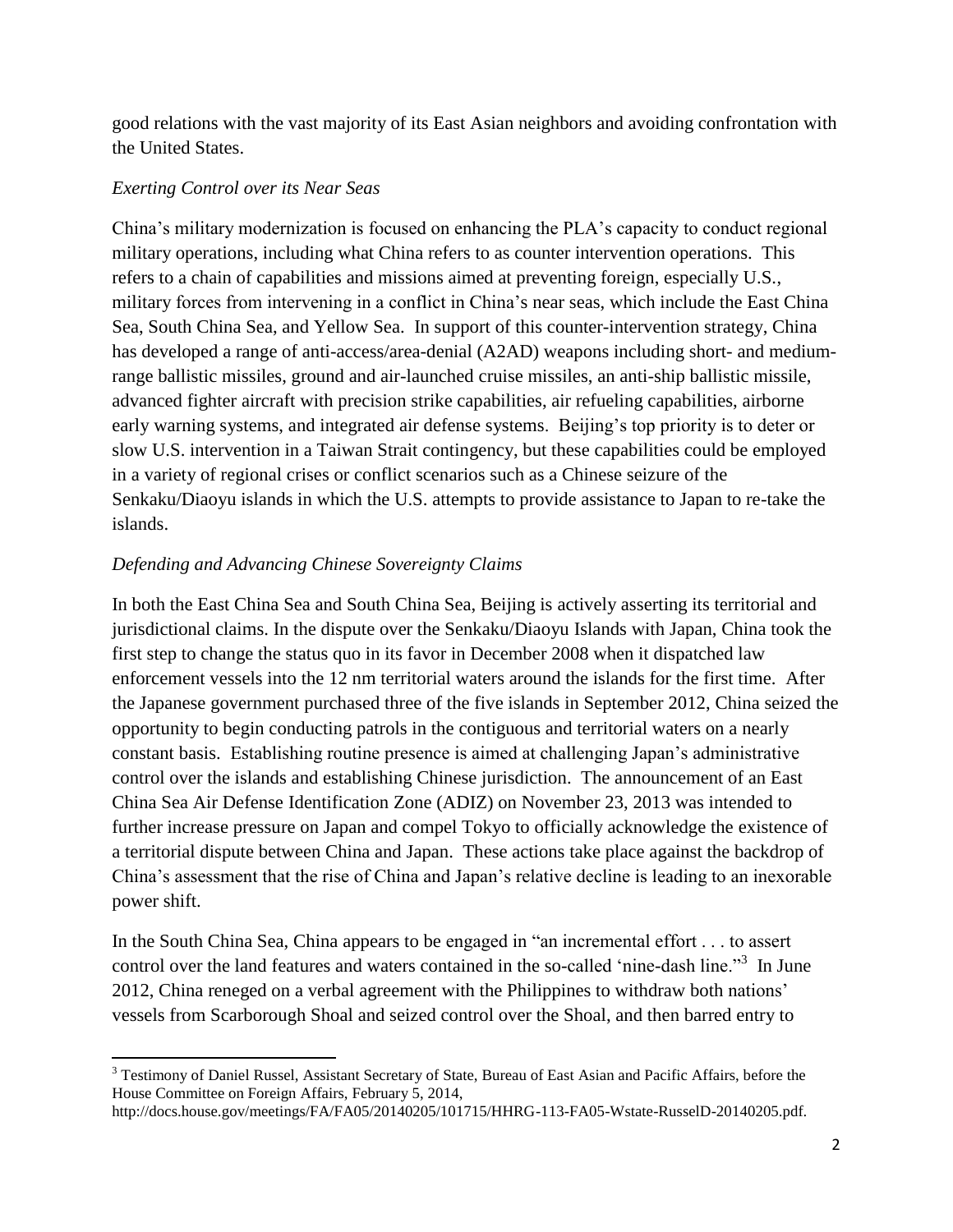foreign fishermen. This marked the first instance of a change in the status quo of a land feature in the South China Sea since 1995 when China grabbed Mischief Reef from the Philippines. Other actions by China in recent years include putting hydrocarbon blocks up for bid in an area within Vietnam's 200 nm Exclusive Economic Zone and a considerable distance from the islands that China claims; interfering with other countries' seismic surveys within their EEZs; announcing administrative and military districts in contested areas in the South China Sea; declaring updated fishing regulations in disputed areas in the South China Sea; and sailing warships to James Shoal, a submerged land feature eighty kilometers off the coast of East Malaysia, manned with sailors and marines who took oaths "to defend the South China Sea, maintain national sovereignty, and strive towards the dream of a strong China.<sup>"4</sup>

In both the East China Sea and South China Sea, China is pursuing a "salami slicing" strategy. Through a steady progression of small steps, none of which by itself is a casus belli, Beijing seeks to gradually change the status quo in its favor. China's episodic encroachments are designed to compel other claimants to stop trampling on Chinese sovereignty and to advance China's territorial and maritime claims.<sup>5</sup> Especially worrisome is China's growing willingness to employ economic means for coercion and compellence. In 2010, Beijing restricted exports of rare earth minerals to Japan to pressure Tokyo to release a Chinese fishing boat captain who was arrested after ramming a Japanese coast guard vessel. In 2012, China barred imports of tropical fruits from the Philippines to force Manila to withdraw its vessels from Scarborough Shoal. China's growing economic clout along with its enhanced military and paramilitary capabilities have increased Chinese willingness to assertively defend its interests in its near seas.

China is also seeking to advance its sovereignty claim over Taiwan. A combination of economic carrots and political pressure is being used to persuade the people of Taiwan to forego the option of independence and reunify with the Mainland. For the time being, reunification is not an urgent priority, however; Beijing is likely to remain patient as long as it judges the trend is in the right direction.

### *Regional Economic Integration*

l

In pursuit of its goal of China-centered regional economic integration, Chinese leaders Xi Jinping and Li Keqiang visited Southeast Asian countries in the fall of October 2013 to promote the establishment of a new maritime silk road for the  $21<sup>st</sup>$  century linking the Pacific and Indian oceans, the creation of free trade zones along China's periphery, and deepening regional financial cooperation by creating an Asian infrastructure bank. Beijing is also pushing for the conclusion by the end of 2015 of the Regional Comprehensive Economic Partnership (RCEP), a

<sup>4</sup> Greg Torode, "PLA Navy Amphibious Task Force Reaches Malaysia 'to Defend South China Sea," *South China Morning Post*, http://www.scmp.com/news/asia/article/1200564/pla-navy-amphibious-task-force-reaches-jamesshoal-near-malaysia.

<sup>5</sup> Bonnie S. Glaser, Statement before the U.S. House Armed Services Subcommittee on Seapower and Projection Forces and the House Foreign Affairs Subcommittee on the Asia Pacific, January 14, 2014, http://csis.org/files/attachments/ts140114\_glaser.pdf.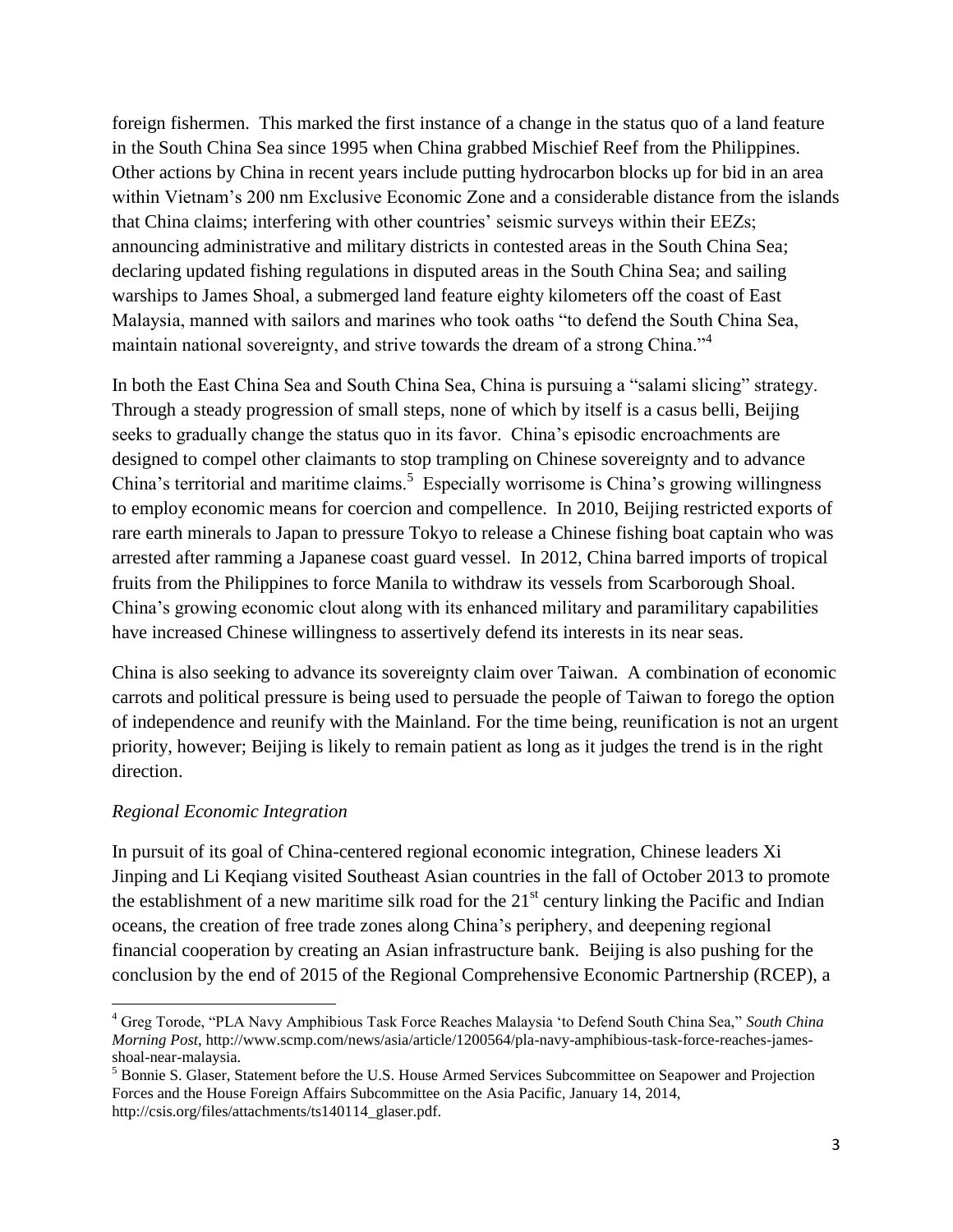free trade agreement that would include the ten ASEAN member states and its FTA partners (Australia, China, India, Korea, and New Zealand). China has also funded major infrastructure projects in Southeast Asia such as the Nanning-Singapore economic corridor that envisions an integrated road and railway transportation system that would link China, Vietnam, Laos, Cambodia, Thailand, Malaysia, and Singapore. Another project, the Great Mekong Subregion, links China's Yunnan Province, with the six nations of the Mekong River basin. Connectivity is the focus of China's current economic and trade strategy in Southeast Asia.

In Northeast Asia, Beijing is actively promoting a bilateral FTA with South Korea and a trilateral FTA among China, Japan, and South Korea. The ROK's trade dependence on China is significant, accounting for 21.8 percent of its overall trade (2012 IMF Direction of Trade statistics). Taiwan's trade dependence on China is even greater, accounting for a full 40.82% of the islands total exports in 2013. In addition, an estimated 80% of Taiwan's overseas direct investment is in China.

Fostering greater economic dependence on China and promoting regional economic integration are integral to Beijing's strategy of persuading its neighbors of the benefits of China's rise and dissuading them from challenging Chinese interests. In the 1990s and early 2000s, this strategy was relatively successful: regional suspicions about potential threats posed by a stronger China eased in large part because Beijing emphasized economic cooperation, set aside disputes over sovereignty, and applied little political pressure on its neighbors. However, China's growing power in recent years and an emergent belief among Chinese that the time has come to right the wrongs of the century of humiliation when China suffered exploitation by foreigners has led to the adoption of a more muscular approach toward the region. As will be discussed below, this change in Chinese approach and behavior has revived concerns throughout the region about the Chinese threat.

#### **Is China a Revisionist Power in East Asia?**

Although China's near-term goals and strategy are possible to discern, its long-term intentions are far less clear. Some observers posit that China will seek a Monroe Doctrine-type policy in Asia. Harvard University Professor Stephen Walt has argued, for example, that "a powerful China will not want the United States to have close alliances and a large military presence near its borders, and it will undoubtedly try to push U.S. forces out of the Asia-Pacific region."<sup>6</sup> Other experts argue that regardless of Chinese ambitions, its behavior will be constrained by the rules and institutions of the international system.<sup>7</sup> In my view, it is too early to tell whether China will be is a revisionist power in East Asia (or globally).

 6 "Dealing with a Chinese Monroe Doctrine," http://www.nytimes.com/roomfordebate/2012/05/02/are-we-headedfor-a-cold-war-with-china/dealing-with-a-chinese-monroe-doctrine.

 $^7$  John Ikenberry, "The Rise of China and the Future of the West," Foreign Affairs, January/February 2008.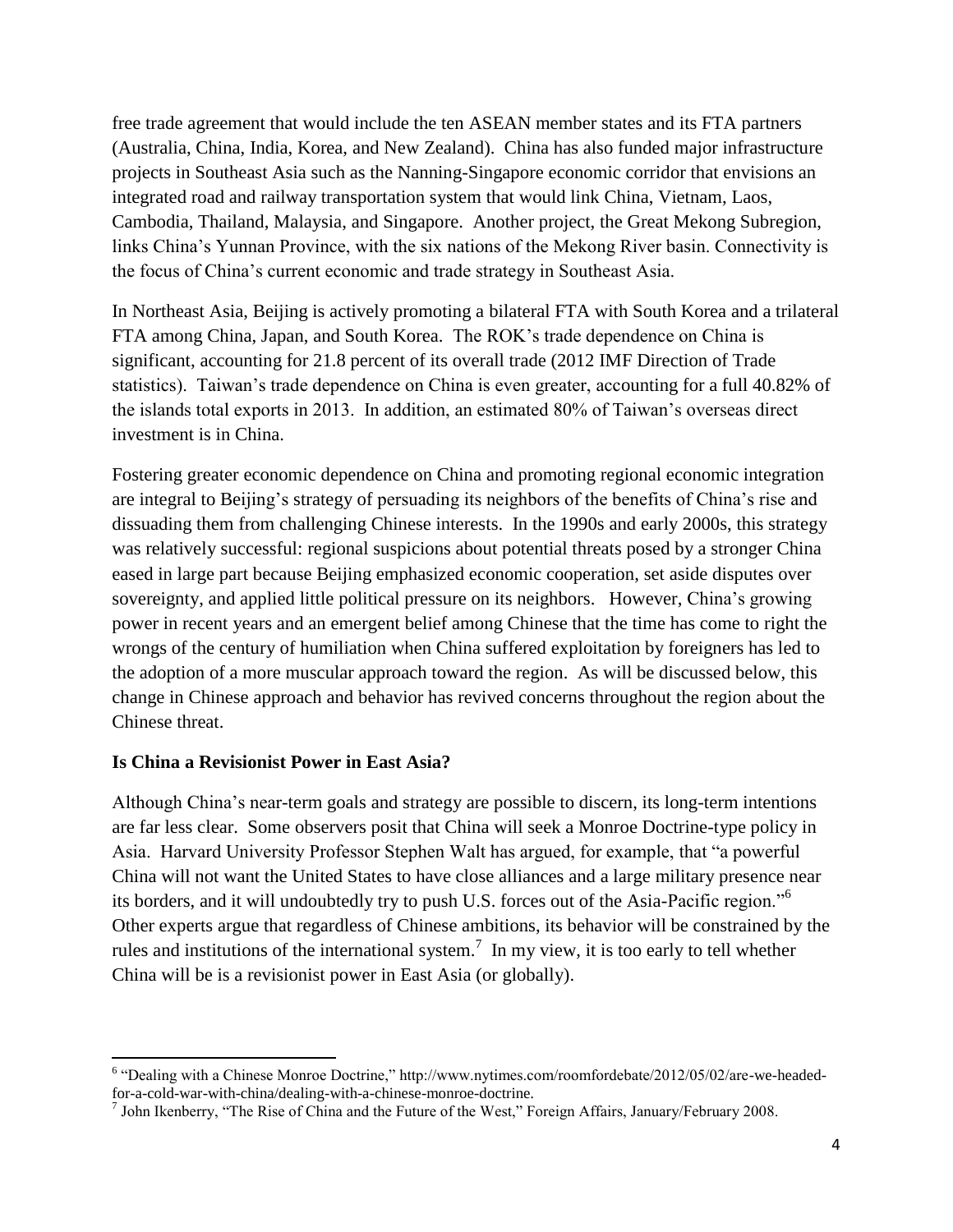Beijing unquestionably seeks to change the status quo regarding Taiwan and land features in the South and East China Seas that China claims but are occupied by other nations. It is uncertain whether China will reconcile itself to widely shared norms and laws such as non-use or threat of force, freedom of navigation, and resolution of territorial disputes through negotiations or international arbitration. Beijing's outright rejection of the case filed by the Philippines in a UN arbitral tribunal suggests that China will oppose the intervention of international legal bodies to mediate or resolve jurisdictional and sovereignty disputes.

There are also some signs that China may challenge specific laws and practices with which it disagrees. China insists, for example, that its demand that military activities within a country's 200nm EEZ require permission from the coastal state is consistent with the UN Convention on the Law of the Sea (UNCLOS). China is not alone in this interpretation – at least 16 other countries share Beijing's position – but China is the only country that has operationally challenged U.S. naval and air forces, leading to numerous dangerous confrontations at sea over the past decade. Moreover, there are indications that Beijing distinguishes between "innocent passage" in a country's EEZ, which it supports, and "freedom of navigation," which it opposes, because the latter permits loitering for the purpose of conducting surveillance and reconnaissance.

China has dubbed U.S. efforts to strengthen its military alliances with Japan and South Korea as a destabilizing factor in the region and criticized the alliances themselves as "Cold War relics." Periodic attempts to drive a wedge between the U.S. and its allies are likely to continue, although China likely anticipates that these alliances will remain a feature of its security environment for a considerable time into the future. Only a major disruption in the region, such as the collapse of political control in North Korea and the unification of the Peninsula, is likely to present a real test of China's willingness to use pressure to end U.S. alliances and expel U.S. forces from the region.

It seems reasonable to assume that as China's economic and military power continue to grow that it will be less willing to tolerate U.S. primacy in East Asia than it has been up till now. U.S. capability and will to continue to play the role of balancer in the region will be a key factor influencing Chinese behavior, including the extent to which and the ways in which China seeks to challenge U.S. primacy and prevailing laws and norms. Another key factor influencing Chinese behavior is whether Beijing believes that its fundamental interests can be protected under prevailing security arrangements in the region.

### **China's Impact on Regional Security Dynamics**

Regional concerns about China's behavior and intentions in the Asia-Pacific are on the rise. The Pew Research Center's Global Attitudes Project conducted public opinion polls in several regional nations in 2013 to assess the extent of these concerns. In response to the question "How big a problem are territorial disputes between China and your country?" the proportion that said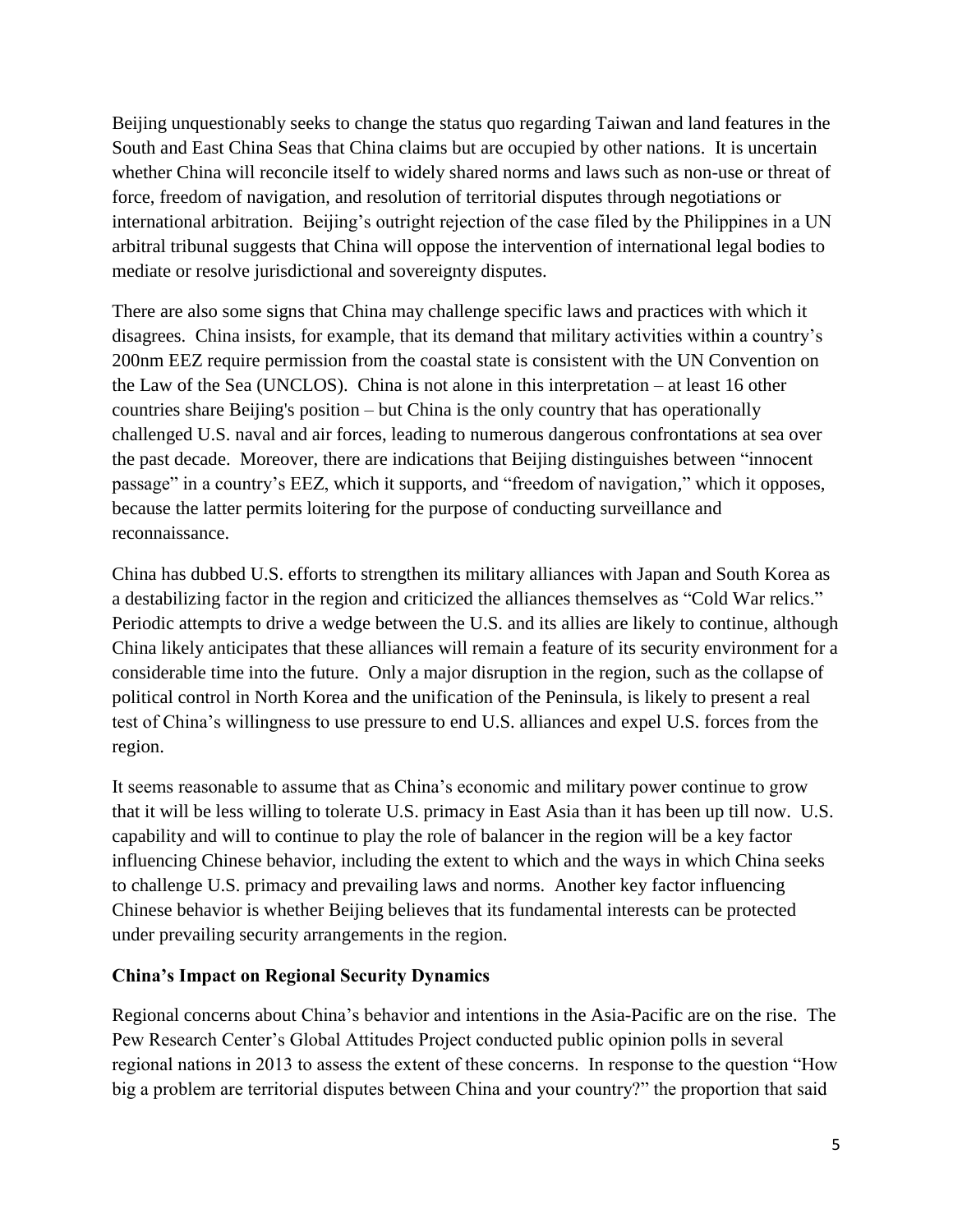the disputes are a "very big" or "big" problem was 82 percent in Japan, 90 percent in the Philippines, 62 percent in Indonesia, 36 percent in Malaysia, and 77 percent in South Korea.<sup>8</sup>

Concerns about China are particularly intense in Japan in reaction to growing pressure from Chinese law enforcement vessels, increased naval operations in waters around Japan, and the announcement of the East China Sea ADIZ. Over the next five years, Japan will boost defense spending by 5 percent to purchase new military hardware, including its first surveillance drones, U.S.-made F-35 stealth fighters and Aegis combat systems. In response to perceptions of a growing threat from China, Japan's focus has shifted to defense of the southwestern islands, including creation of a Marine Corps-style amphibious infantry unit that can recapture remote islands.

China's more muscular behavior in the South China Sea beginning around 2007 has revived memories of past decades of Chinese aggression and gradually shifted regional security dynamics in significant ways. Southeast Asian governments which were wary of excessive U.S. presence in the past have shed their fears of U.S. dominance. Instead, a growing number of states view closer ties with the U.S. as a useful hedge against potential domineering behavior by China. Virtually every country in Northeast Asia and Southeast Asia has been publicly or privately supportive of the U.S. rebalance to Asia and hopes that the U.S. will sustain its role as balancer and counterweight to growing Chinese power.<sup>9</sup>

Facing growing pressure from China over maritime disputes in Scarborough Shoal, Second Thomas Shoal, and Reed Bank, the Philippines, which demanded that the U.S. withdraw its forces from Subic Bay naval base in 1992, is now keen to see increased U.S. presence in the region. Manila is reportedly close to signing an agreement that will allow American troops to rotate through bases in the Philippines. Anxiety has risen in Singapore as well where officials have called for China to clarify its claims in the South China Sea and privately urged U.S. officials to speak out forcefully in favor of freedom of navigation and creating a rules-based system. China's bullying of Vietnamese fishermen and interference with Vietnamese plans to exploit oil and gas in its EEZ have fueled Hanoi's increased desire to cooperate with the United States. As a hedge against potential instability in the South China Sea, Indonesia has announced that it will deploy additional army and air forces in the Natuna Island waters. China's conduct of two naval exercises in less than a year around James Shoal has prompted Malaysia to quietly step up cooperation with the Philippines and Vietnam in recent months.

At the same time, Southeast Asian countries are bolstering their military capabilities. Vietnam is procuring Kilo submarines from Russia and my buy anti-ship cruise missiles form India. The

l <sup>8</sup> Richard Wike and Bruce Stokes, "Who Is Up, Who Is Down: Global Views of China and the U.S.," Pew Research Center, Global Attitudes Project, July 2013, [http://www.slideshare.net/PewResearchCenter/who-is-up-who-is-down](http://www.slideshare.net/PewResearchCenter/who-is-up-who-is-down-global-views-of-china-the-us-71813)[global-views-of-china-the-us-71813.](http://www.slideshare.net/PewResearchCenter/who-is-up-who-is-down-global-views-of-china-the-us-71813)

 $\frac{9}{9}$  Robert G. Sutter, Michael E. Brown, and Timothy J.A. Adamson, Balancing Acts: The U.S. Rebalance and Asia-Pacific Stability, Elliot School of International Affairs, The George Washington University, August 2013, [http://www2.gwu.edu/~sigur/assets/docs/BalancingActs\\_Compiled1.pdf.](http://www2.gwu.edu/~sigur/assets/docs/BalancingActs_Compiled1.pdf)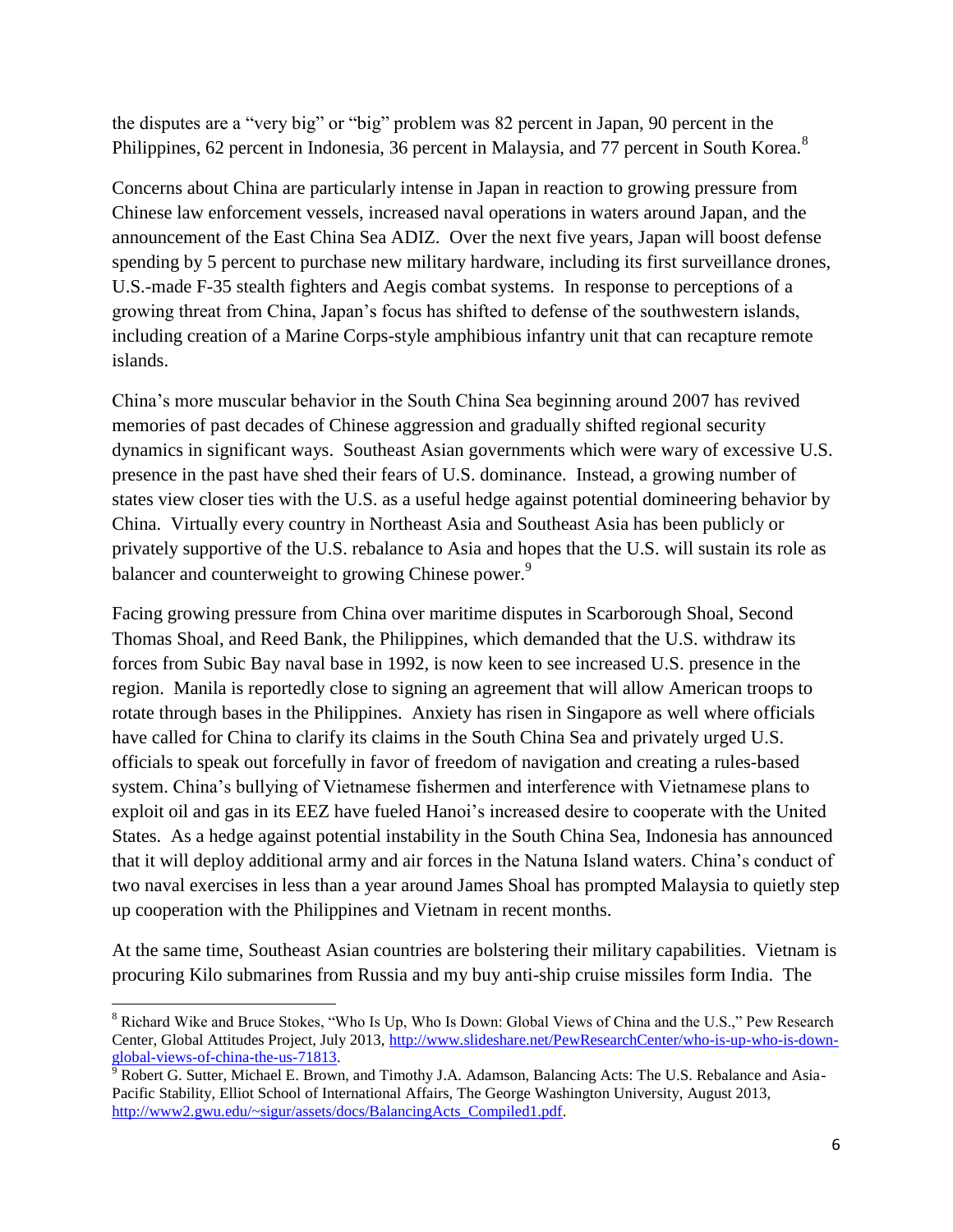Philippines is planning to purchase a squadron of jet fighters from South Korea and three naval helicopters from Italy. Indonesia is purchasing submarines from South Korea, Sukhoi jets from Russia, F-16s from the U.S. and anti-ship missiles from China.<sup>10</sup>

Increased desires for U.S. military, economic, and diplomatic involvement in the region are mingled with uncertainty about the credibility and constancy of U.S. policy. Regional states are worried that the U.S. may once again be drawn into crises in the Middle East or elsewhere and leave them exposed without adequate capability to fend off Chinese pressure. U.S. policy toward the South China Sea is the critical indicator for countries in Southeast Asia, although recently some Southeast Asian nations have begun to view developments in Northeast Asia (such as the ADIZ announcement) as warning signals of Chinese willingness to employ coercion generally. Southeast Asian states are looking to the U.S. to enforce the rule of law and peaceful settlement of disputes through diplomacy both through rhetoric and action. At the same time, however, they want to use the framework of ASEAN-based multilateral dialogue and seek greater support for ASEAN centrality and the use of ASEAN's collective diplomatic power to influence China's policy choices.

Even as the region welcomes increased U.S. presence and attention to Southeast Asia, the majority of countries are keen to avoid having to choose between the United States and China. They prefer to reap the benefits of having good relations with both and fear the consequences of a U.S.-China rivalry in their backyard. Therefore, the U.S. must strike a tricky balance between reassuring our allies and partners and avoiding excessive tension with Beijing.

# **The PLA in Regional Policy: Role, Influence, and Capabilities**

Decades of reform aimed at professionalization of the armed forces have circumscribed the PLA's role in foreign policy making and narrowed its focus to traditional military issues, defense-related issues such as arms control and proliferation, and policy toward countries that have a direct impact on Chinese security. In Northeast Asia and Southeast Asia, the PLA's influence is likely greatest on policy toward Taiwan, North Korea, Japan, Russia, and the United States. Along with the State Oceanic Administration under the Ministry of Land and Resources (which controls the recently formed Chinese Coast Guard forces of the Ministry of Public Security, the fisheries law enforcement command under the Ministry Agriculture, and the maritime anti-smuggling police under the General Customs Administration), the PLA also influences policy on maritime issues in the near seas.

The PLA's influence in the highest decision making body, the Politburo Standing Committee, is constrained by its lack of a representative on that body, which has been the case since 1997. The CCP general secretary, currently Xi Jinping, who sits on the PBSC and concomitantly holds the position of Chairman of the Central Military Commission, serves as the crucial link between civilian and military leaders. CMC meetings, which occur on average six times per year and last

 $\overline{\phantom{a}}$ <sup>10</sup> http://www.scmp.com/news/asia/article/1146155/southeast-asian-countries-stock-arms-they-face-china?login=1.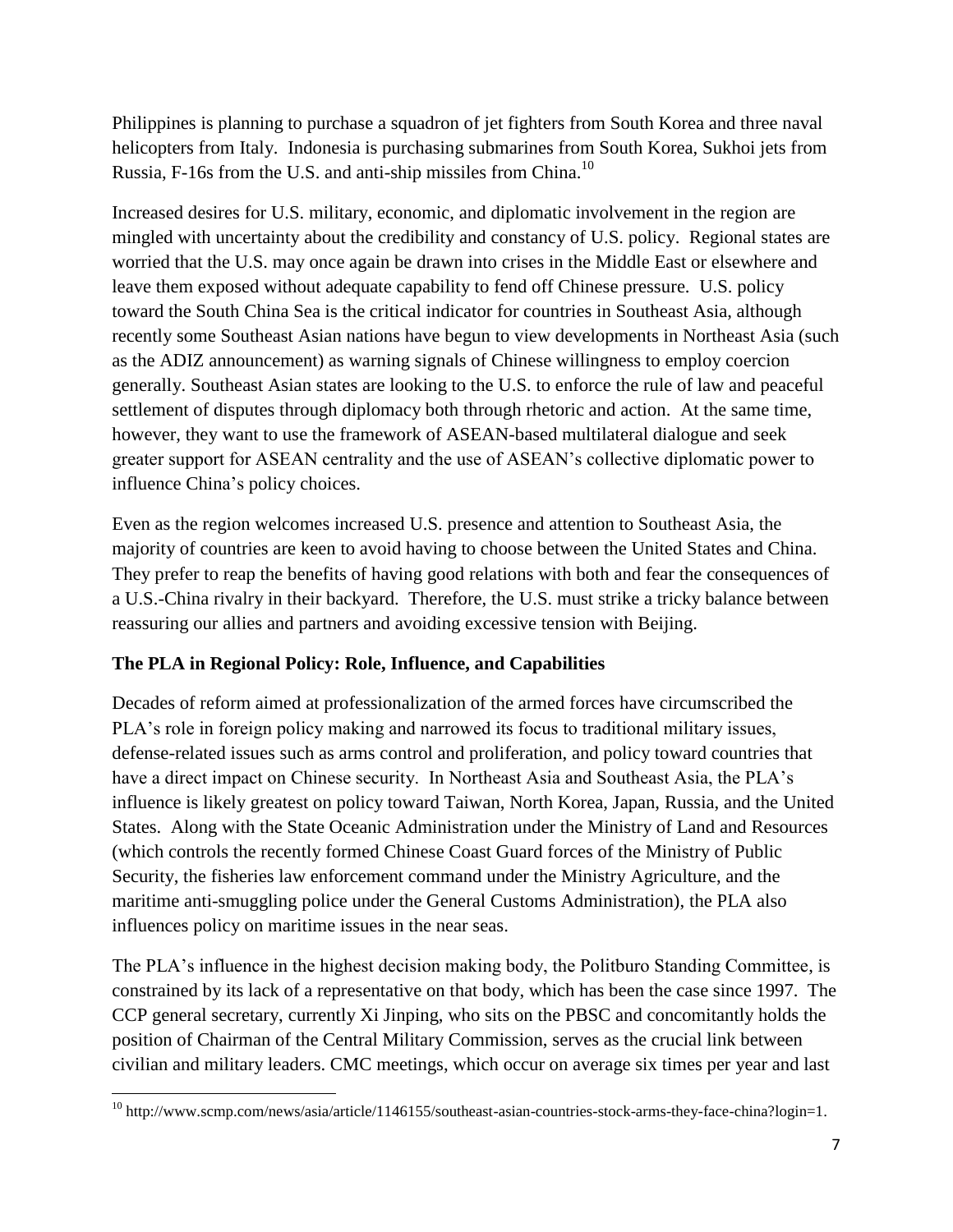several days, provide critically important opportunities for institutionalized PLA interaction with the supreme leader. In addition, senior PLA figures participate in the Leading Small Groups on foreign affairs, Taiwan, and national security affairs, all of which are headed by Xi Jinping. Although the membership of the newly-created National Security Committee headed by Xi has not yet been announced, it will almost certainly include top PLA figures.

From the evidence available so far, it appears that the PLA is quite satisfied with its ties with Xi, including his interaction with the military, his attention to defense matters, his positions on security issues more broadly, and his support for China's military modernization. Xi's ties to the PLA can be traced to the early 1970s when he was introduced by his father, the revolutionary hero Xi Zhongxun, to serve as the secretary of former defense minister Geng Biao. During his 17 years of official service in Fujian province, Xi also reportedly became close friends with several young military commanders who shared the same background as the Red Second Generation, a term applied to the offspring of the founding fathers of the PRC. Among these were Xu Qiliang, currently vice chairman of the Central Military Committee, and Cai Yingting, currently commander of the Nanjing Military Region $^{11}$ .

After Xi was elevated to chairman of the CMC—which, unlike his predecessor Hu Jintao, he achieved simultaneously with his appointment as president of the state—he is believed to have quickly consolidated his grip on the military by various means, including by making numerous visits to military regions and promoting three batches of generals. Xi support for the military is evidenced in his approval of a 12.2% increase in defense spending in 2014, the biggest since 2011. At the same time, Xi has sought to aggressively root out PLA corruption. Xi's status as a princeling undoubtedly bestows upon him a certain amount of respect from the military brass.

The increased importance of maritime security in China's security priorities, embodied in Hu Jintao's call at the 18<sup>th</sup> Party Congress for China to become a maritime power and "resolutely" safeguard China's maritime rights and interests, has strengthened the voice of the PLA Navy along with the law enforcement agencies. Xi echoed the importance of promoting China's maritime power at a special study session of the Politburo in July 2013 that included the two PLA members who sit on that body, Fan Changlong and Xu Qiliang. Representatives from the PLA and maritime law enforcement agencies sit on the Maritime Rights Office that was established in September 2012 to coordinate agencies within China. Xi Jinping took charge of this Office even before he assumed his post as CCP general secretary.

PLA pundits and commentators have been staunch supporters of maintaining a firm position on territorial disputes and most have criticized the U.S. rebalance to Asia as emboldening China's neighbors to confront Beijing on these disputes. This "hard-line" view is widely expressed by civilian analysts and officials as well, however. In some instances, the PLA has pushed a

 $\overline{\phantom{a}}$ 

<sup>11</sup> http://www.wantchinatimes.com/news-subclass-cnt.aspx?id=20130508000040&cid=1101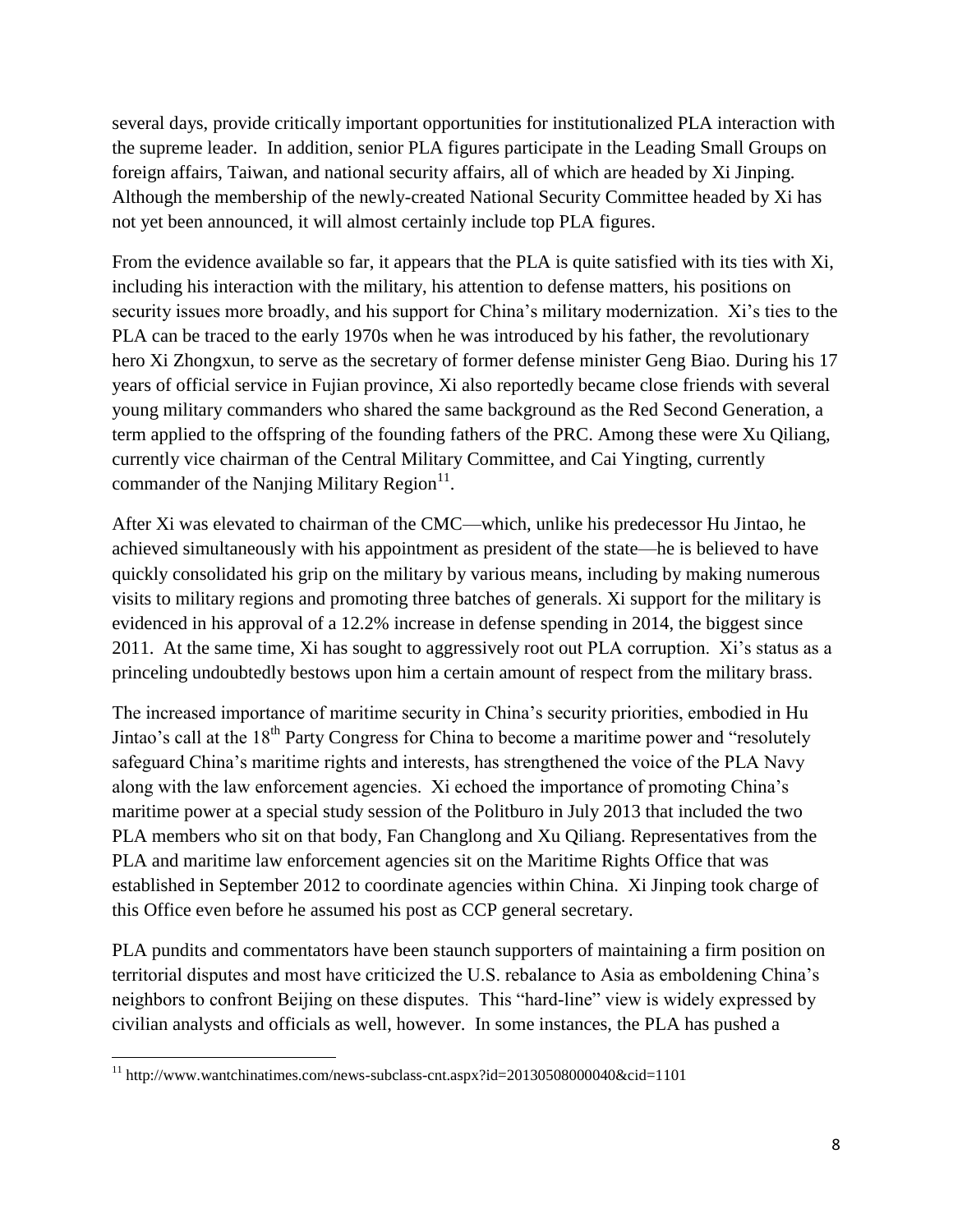specific policy that won endorsement from the top leadership without sufficient civilian scrutiny and input. For example, several sources suggest that the PLA pressed for establishment of the East China Sea ADIZ and convinced Chinese leaders to approve it without consulting the foreign ministry.

To protect its vast maritime claims and preserve access to regional resources, China relies primarily on a mix of diplomacy and economic means, as well as patrols by the China Coast Guard. The PLAN operates at a distance from the Coast Guard vessels, providing a security guarantee. PLAN ships also regularly patrol in China's claimed territory to conduct surveillance and assert Chinese maritime sovereignty.

PLAN missions in Northeast Asia and Southeast Asia, include, but are not limited to: asserting territorial claims, maintaining readiness for a potential contingency in Taiwan, executing antiaccess/area-denial operations, conducting naval diplomacy, implementing regional deterrence missions, and carrying out humanitarian assistance and disaster relief. Modernization has proceeded apace in support of these missions, including sustained investment in advanced shortand medium-range conventional ballistic missiles, land-attack and anti-ship cruise missiles, counter-space weapons, and military cyberspace capabilities. The PLA has also continued to improve capabilities in nuclear deterrence and long-range conventional strike; advanced fighter aircraft; limited regional power projection, with the commissioning of China's first aircraft carrier, the Liaoning; amphibious operations; integrated air defenses; undersea warfare; improved command and control; and more sophisticated training and exercises across China's air, naval, and land forces. $12$ 

Chinese military exercises have become steadily more sophisticated. The PLA recognizes the need for more realistic training activities incorporating all the aspects of "local wars under informationized conditions" and emphasizes the importance of joint operations. Drills take place in complex electromagnetic and joint environments. The PLA now conducts frequent exercises demonstrating advances in information technology and information integration in intelligence acquisition, joint command, joint strike, and support operations. China's most recent Defense White Paper emphasized the PLA's efforts to increase "combat readiness" and strengthen realistic training.<sup>13</sup> While "combat readiness" has been a PLA priority for a long time, it has become a major theme since Xi Jinping became CMC Chairman.

PLAN training activities in the near seas have increased significantly in recent years. Chinese naval flotillas routinely sail between the East China Sea and the Pacific Ocean using diverse routes. Chinese aircraft regularly conduct warning and surveillance activities as well as air

 $\overline{\phantom{a}}$ <sup>12</sup> DOD report. [http://www.defense.gov/pubs/2013\\_China\\_Report\\_FINAL.pdf.](http://www.defense.gov/pubs/2013_China_Report_FINAL.pdf)

<sup>&</sup>lt;sup>13</sup> *The Diversified Employment of China's Armed Forces, Information Office of the State Council, April 2013,* http://news.xinhuanet.com/english/china/2013-04/16/c\_132312681.htm.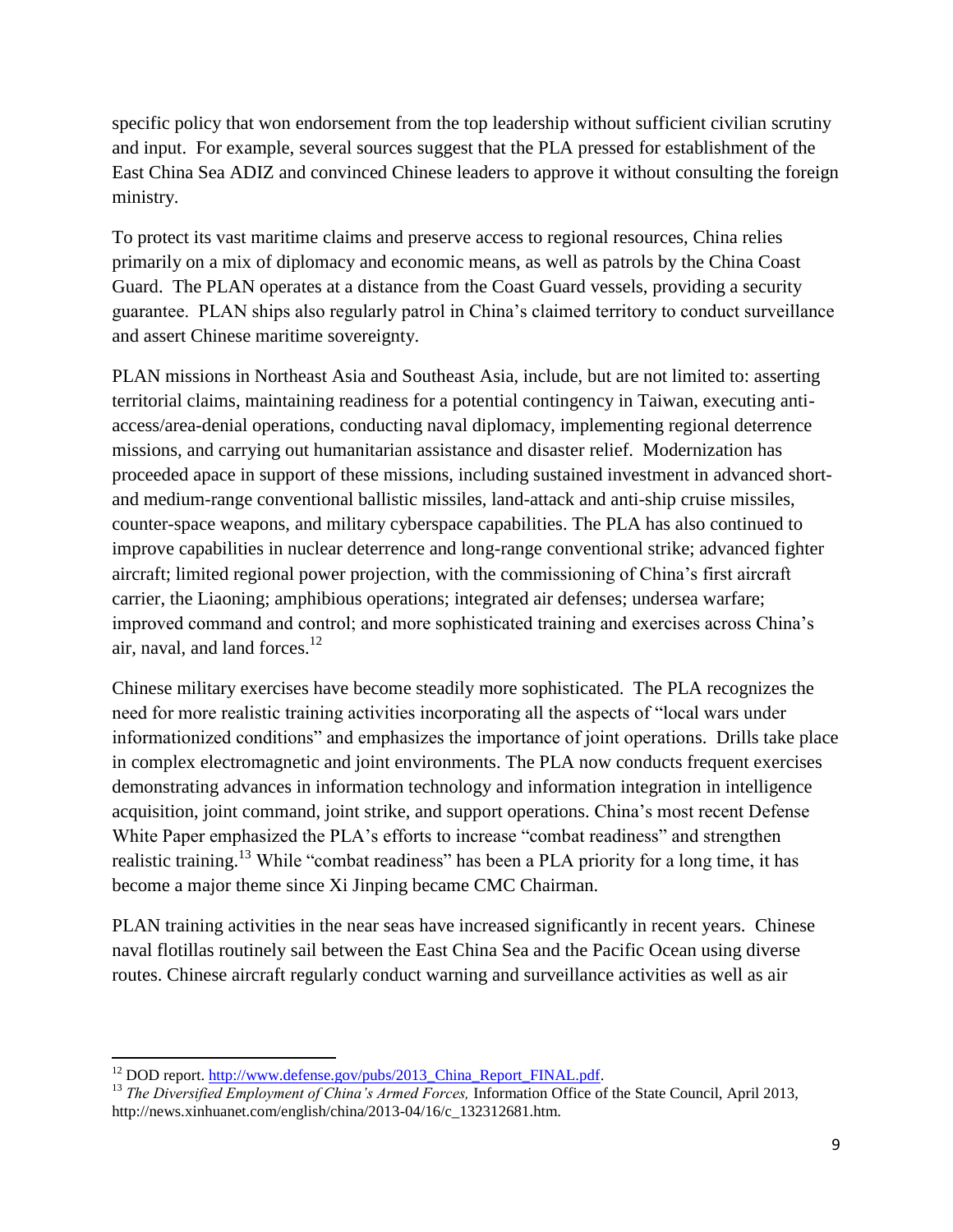patrols over the East China Sea. Chinese aircraft have intensified flight activities surrounding Japan's airspace, expanding their operational areas and flying in diversified flight patterns.<sup>14</sup>

The number and scale of Chinese naval drills in the South China Sea are increasing. For example, China conducted a 37-day drill with its aircraft carrier *Liaoning* at the end of last year that included aircraft, naval vessels and submarines. Zhang Zheng, the *Liaoning's* captain said that the drill was designed to "integrate the test, training, and combat of the aircraft carrier during this scientific research and training in the South China Sea."<sup>15</sup> Another naval exercise conducted in early 2014 seemed intended to assert China's sovereignty over the waters in the 9-dashed line. Two Chinese destroyers and an amphibious landing craft, the *Changbaishan*, possibly escorted by a submarine, first conducted a patrol of the Paracels, then sailed to James Shoal, a submerged reef some 50 miles off the coast of Malaysia that the Chinese claim as the southernmost point of their territory, where the crew took an oath to defend their nation's sovereignty. The flotilla then proceeded beyond waters claimed by China to the Indian Ocean, conducting the first exercises by Chinese military vessels in waters south of Indonesia, before sailing back north and holding live-fire drills in the Western Pacific.<sup>16</sup> Significantly, the ships reached the Indian Ocean without using the Malacca Straits for the first time, instead, sailing via the Sunda Strait, the Lombok Strait, and the Makassar Strait.

Xi Jinping is reportedly attempting to reorganize the PLA to enhance its joint warfare capability. The restructuring may enable the PLA to respond more effectively to external threats, especially in disputed maritime domains. The three coastal Military Regions of Jinan, Nanjing and Guangzhou may be merged into a single Joint Forces Command that will be responsible for the near seas. These changes appear to follow from President Xi's directive in the fall of 2013 to improve operational agility and develop combat synergies. The Chinese defense ministry has denied that the restructuring is being planned, but this is not surprising; it will likely not be announced until preparations are completed. The reorganization of the PLA's operational structure could enable the force to mount a rapid response to external threats. Joint Air-Sea campaigns that require close co-ordination between commanders and personnel of all of China's military services may become a new focus.

# **Recommendations for U.S. Policy**

In the coming decade, the U.S. role will be pivotal in shaping the security landscape in the Asia-Pacific region. The U.S. must continue to be engaged economically, diplomatically, and militarily to shape the future balance of power in the region and ensure it remains favorable to the interests of the U.S., its allies, and its partners. Congress can and must play a vital role in this process. Below are my recommendations for Congress going forward:

 $\overline{\phantom{a}}$  $14 \text{ http://www.mod.gov.jp/e/d_act/ryouku/index.html.}$ 

<sup>15</sup> http://www.voanews.com/content/chinas-aircraft-carrier-returns-from-south-china-sea-mission/1821831.html <sup>16</sup> [http://online.wsj.com/news/articles/SB10001424052702304914204579392720879214320.](http://forbes.house.gov/Components/Redirect/r.aspx?ID=401513-45063721)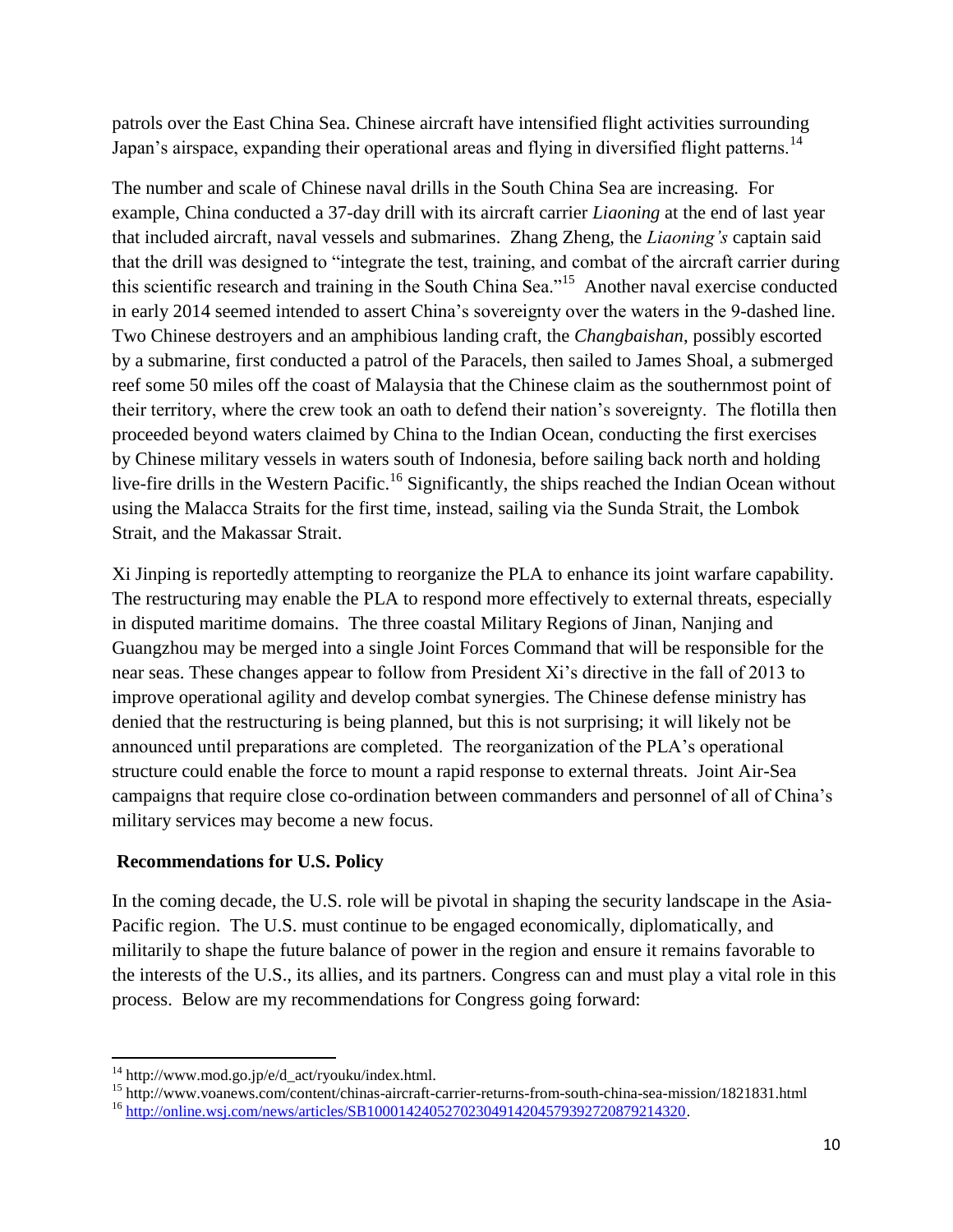First, Congress should require the executive branch to produce a strategy paper on the rebalance to Asia. The paper should establish explicit objectives and benchmarks for evaluating progress. It should also outline a coordinated, whole-of-government approach to the rebalance, while articulating a clear bureaucratic division of labor that assigns the lead for various elements to appropriate agencies.

Second, through legislation, hearings, and travel, Congress should convey to the American public the importance of the Asia-Pacific region to American interests now and in the future. Americans are generally woefully ignorant about Asia and polls show a nascent trend toward isolationism that could be harmful to American interests.<sup>17</sup>

Third, Congress should encourage other governments and legislatures in the Asia-Pacific to back the Philippines' right to use available international arbitration mechanisms to address its territorial dispute with China. So far, only the U.S. and Japan have explicitly endorsed Manila's decision to file a case with the UNCLOS arbitration panel. If a large number of countries, including members of ASEAN, speak out in support of the application of international law to resolve disputes, Beijing might be forced to conclude that flouting the ruling of the tribunal is too costly, even if China's nine-dashed line is found to be illegal.

Fourth, the U.S. Senate should ratify UNCLOS to increase the effectiveness of U.S. efforts to pursue a rules-based approach to managing and resolving disputes over maritime jurisdiction. The Convention serves U.S. national security and economic interests. It provides clear, treatybased rights for U.S. ships and aircraft to travel through and over the territorial seas of other coastal states. Ratification would therefore be helpful in ensuring freedom of navigation in the Asia-Pacific.

Fifth, Congress should urge the executive branch to impose consequences on China when it violates international laws and norms. If Beijing can flagrantly breach international laws and practices without penalty, it will have little incentive to become a more responsible regional and global player. In addition, the Administration should demand that China be more transparent about how it seeks to modify international rules and norms in the future.

Sixth, Congress should enact trade promotion authority legislation as soon as possible so that the Administration can persuade the other countries negotiating the TPP that the U.S. will be able to not just sign, but also ratify a high-standard TPP agreement. Maintaining American economic leadership in the Asia-Pacific is imperative to enhancing the U.S. ability to achieve its other

l <sup>17</sup> In a Pew poll conducted October 30-November 6, 2013, 52 percent of Americans said "the U.S. should mind its own business internationally and let other countries get along the best they can on their own." That number has historically ranged between 20 and 40 percent. When asked if they agreed that the U.S. should "not think so much in international terms but concentrate more on our own national problems," 80 percent surveyed said they agreed, an all-time high, and only 16 percent disagreed. http://www.people-press.org/2013/12/03/public-sees-u-s-powerdeclining-as-support-for-global-engagement-slips/.